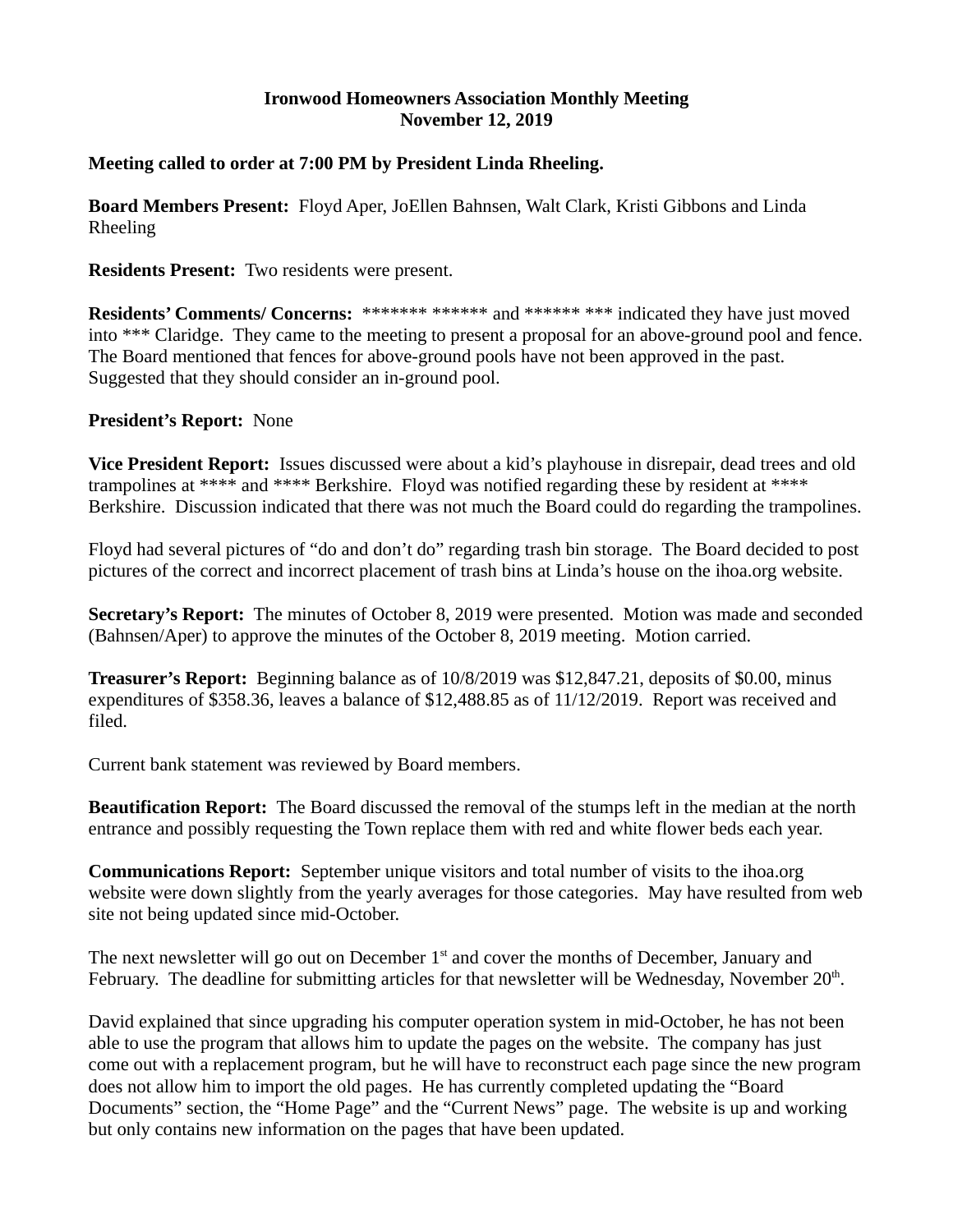**Covenant's Report:** Linda indicated that the issues residents had raised regarding parking in front of mailboxes and careless driving in the snow, which resulted in a mailbox being knocked over, would be address in the newsletter.

Susan reported that \*\*\*\* Foxwood has a trailer and bins behind white plastic sections.. She sent letter #1 in October and the trailer has been moved. White plastic sections (just like those on Towanda) are still leaning/standing with the bins behind them.

Letter #1 was also sent in October to \*\*\*\* Ironwood regarding a trailer. Trailer is still there over this past weekend. As in all letters, the resident is invited to attend meeting on November 12th.

Regarding the missing portico post at \*\*\* Ironwood, Susan sent letter #1 in August and the Town of Normal sent a letter in October. Per Justin from Inspections, the residents were given until December 2nd to repair or remove the damaged portico posts.

Susan received a report of a refuse bin in front of the  $3<sup>rd</sup>$  garage door at \*\*\* Whispering Pines. She decided not to do anything at this time, thinking the bin will possibly be put away after fall yard work is done. Floyd reported that the bin has been removed.

The following lots on Ironwood (\*\*\*\*, \*\*\*\*, \*\*\*\*, \*\*\*\*, \*\*\*\*) have one or more bins visible on the side of the garage, front of garage, in landscape/pushed into bushes/behind plastic fence sections/behind lattice/and other creative methods to hide them from view. No letters went out about bins. Some have already received their first letter and we haven't followed up with a second due to so many of them and decisions that need to be made.

There is a flatbed trailer in the drive at \*\*\*\* Ironwood. Susan noticed the trailer as she drove through last week. Hoping it is temporary.

The new owner of \*\*\* Clairidge has read the by-laws and covenants and is wanting to do something with the back of the duplex/zero lot line to divide between neighbors for more privacy. She first asked about a fence and we discussed full yard fences. Encouraged her to attend the meeting and present what she is thinking with photos of ideas. She will eventually talk with her neighbors also. Based on covenants, (Article V Section 8) that there should not be a "fence, hedge, wall or other dividing instrumentality constructed, grown, or maintained on any lot without the written permission of....". Thus, she would like guidance of what she can do to separate a little from the neighbors for a little more privacy. A zero lot line is definitely different from a single home property so how to gain privacy from the other attached unit is the question.

Property owners continue to mention in conversation the yard at \*\*\*\* Ironwood, in relation to the bins in the bushes and the riding lawn mower on the west side of the property.

**SUV & Government Report:** Members of the Town of Normal will be invited to the Annual meeting on January 14, 2020.

# **At-Large Member Report:** None

**Newcomers Report:** None